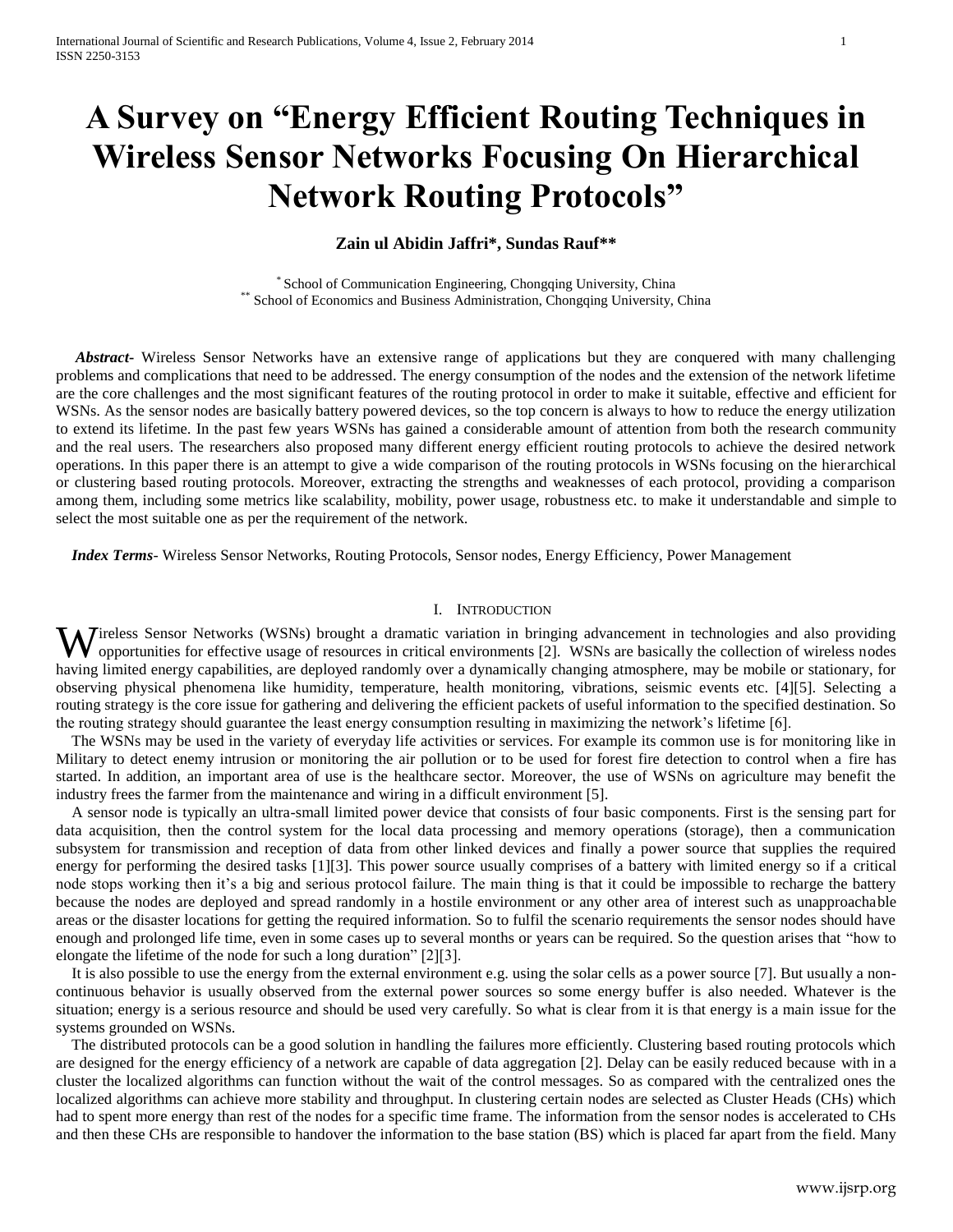cluster based protocols like LEACH [8][14], LEACH-C [9][15], PEGASIS [10], TEEN[11], APTEEN[12], VGA[13] etc. are proposed which enlighten the efficient usage of energy in wireless sensor networks.

 This paper is structured as follows: The section 2 enlightens the related work in the surveys of routing protocols in WSNs. In section 3 the Network Lifetime is defined and the vital concept behind any technique used for energy efficient routing. The objective of section 4 is to understand the sources of energy waste in WSNs. In section 5, I described and compared different clustering protocols schemes and showing some of the advantages and disadvantages of them. Finally in section 6, I conclude the paper.

## II. RELATED WORK

 An enormous number of current works and efforts are on the go, for the advancement of routing protocols in WSNs. These routing protocols are grounded on the application needs and the structure of the network. However, there are some issues that must be taken into consideration while mounting the routing protocols for WSNs. The most important and glittering factor is the energy efficiency of the sensors that directly influence the lifetime of the network. There are numerous surveys and Journals on routing protocols in WSNs and an effort is done to present below and discuss the dissimilarities between them.

 In survey [4], the authors explained comprehensively the design problems and techniques for the WSNs (2002). They define the "physical constraints of sensor nodes" and the "proposed protocols" apprehending all layers of the network stack. Other than that the potential applications of sensor networks are also discussed. But the list of discussed protocols in the paper can't give the complete picture and the scope of the survey. My survey is more dedicated to the energy efficiency of WSNs providing the classification of the existing routing hierarchical protocols. I also discussed a number of already developed energy-efficient routing hierarchical protocols and provide guidelines to the readers to select the most suitable protocol for their network.

 The [23], is a survey on "routing protocols in WSNs" presented in 2004. Flat, hierarchical, and location-based routing protocols are the three routing techniques classified in this survey based on the structure of the network. These protocols are further classified into "multipath-based, query-based, negotiation based, and QoS-based routing techniques". In total it presents 27 routing protocols. Furthermore, this paper presents a fine number of energy efficient routing protocols which have been established for WSNs. Challenges in routing are also presented and Design Issues are also mentioned in the paper. On the other side, in my work I focused on the energy efficiency issues in WSNs. I provide some details and comparisons on energy efficient protocols that may help researchers on their work to some extent.

 The survey in [24] discusses some of the routing protocols for sensor networks and classifies them into "data-centric, hierarchical and location-based "(2005). Although it describes routing protocols for WSNs but it does not focus on the energy efficient policies. On the other side, I mainly focused on the energy-efficient routing hierarchical protocols elaborating the strengths and flaws of each protocol in such a way as to provide directions to the readers to choose the most effective energy-efficient routing hierarchical protocol.

In [25], authors give a "systematical investigation of current state-of-the-art algorithms "(2007). The authors categorize the algorithms in the minimum energy broadcast/multicast problem and the maximum lifetime broadcast/multicast problem in wireless ad hoc networks. Characteristically, the two key energy-aware metrics that are taken in consideration are "minimizing the total transmission power consumption of all nodes involved in the multicast session and maximizing the operation time until the battery depletion of the first node involved in the multicast session".

 The survey in [26], shows a "top-down approach "of numerous applications and reviews on many features of WSNs in 2008. It organizes the problems into three different kinds: "internal platform and underlying operating system, communication protocol stack, network services, provisioning, and deployment". But the survey didn't provide a detailed comparison of the protocols. My work is a dedicated study on energy-efficient clustering protocols and provides guidelines to the readers on selecting the most appropriate protocol.

 In [27], the authors present a survey that is focused on the energy consumption based on the hardware components of a typical sensor node (2009). They distribute the sensor node into four key components: "a sensing subsystem including one or more sensors for data acquisition, a processing subsystem including a micro-controller and memory for local data processing, a radio subsystem for wireless data communication and a power supply unit". The paper is concentrated on the explanation of the characteristics and benefits of the taxonomy of the energy conservation schemes. The protocols are categorized into "duty-cycling, data-driven and mobility based". In the next protocols, more details and discussion are presented of this classification. Moreover, different approaches to energy management are provided and highlighted. They conclude that "the sampling phase may need a long time especially compared to the time needed for communications".

 In [28], the design issues of WSNs and classification of routing protocols are presented (2009). Moreover, a few routing protocols are presented based on their characteristics and the mechanisms they use in order to extend the network lifetime without providing details on each of the described protocols. Also, the authors do not present a direct comparison of the discussed protocols. In our work we do not only focus on the energy-efficient protocols but we also discuss the strengths and weaknesses of each protocol in such a way as to provide directions to the readers on how to choose the most appropriate energy-efficient routing protocol for their network.

 The paper [29] enlightens the challenges in the design of the energy-efficient MAC protocols for the WSNs presented in 2009. It describes 12 MAC protocols for the WSNs highlighting their strengths and weaknesses. The paper neither deliberates the energyefficient routing protocols established on WSNs nor gives a comprehensive comparison of the protocols.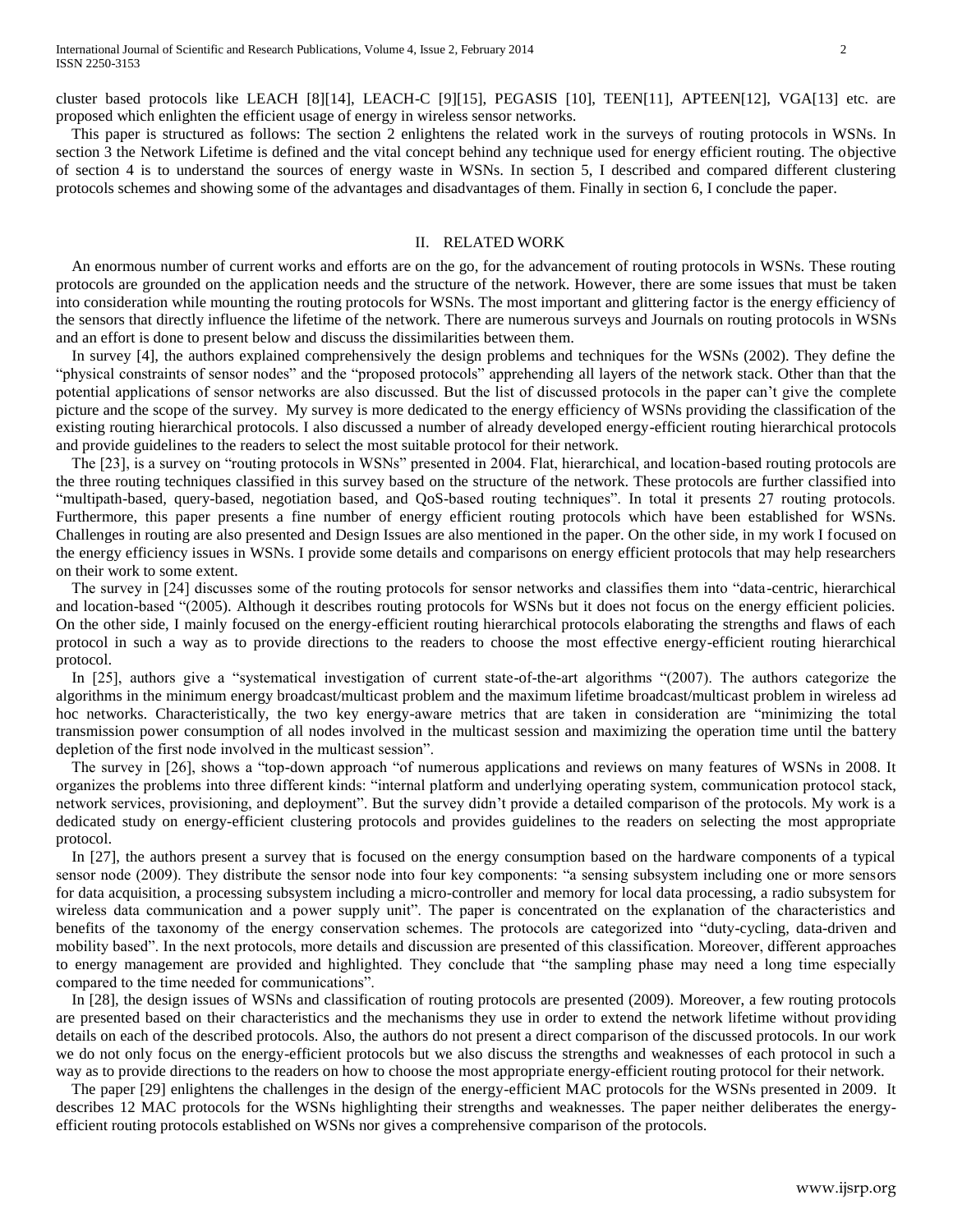In survey [30], some energy-efficient routing techniques for "Wireless Multimedia Sensor Networks (WMSNs)" are presented in 2011. The authors also focused on the performance matters of each strategy. The design tasks of routing protocols for WMSNs are also highlighted in the paper. Furthermore, taxonomy of current routing protocols for WMSNs is also presented. This survey paper discusses few issues on energy efficiency.

 Though, there are decent number of surveys for "sensor networks, or routing and MAC algorithms for WSNs" ([4], [23], [24], [25], [26], [27], [28], [29] and [30]), but this paper gives a brief survey emphasizing on the energy-efficient routing hierarchical protocols in WSNs. My survey is focused on the energy efficient clustering protocols in WSNs that can provide some directions to the readers. Moreover, I also discussed the strengths and weaknesses of each clustering protocol making a comparison between them including some metrics.

## III. NETWORK LIFETIME EXPLANATION

 Recently, the most thought-provoking concern in "WSN" is how to save the node energy as well maintaining the wanted network performance. Till their being alive, these nodes can perform their work, but after that it will not be possible. Its mean is that the goal of every energy efficient technique is to optimize the life duration of these energy nodes through which the lifetime of the "WSN" will be increased. So its mean, lifetime of the single node, should be increased. In the literature, related to the definitions of network lifetime, there is no absolute consensus, which leading us toward the cluster of definition. Following are some more relevant and common definitions of the network lifetime which are based on the previous work on "WSN" [16], [17]. Different authors describe the network lifetime, based on the different reasons as:

 According to the definition as per literature of the time, when all the nodes are alive also called as "n out of n in [17], where n is the total number of sensors", the network lifetime based on the number of alive nodes. But as per the literature review, on assumption has been found that for the satisfaction of above definition, it's necessary to assume that "sink" nodes are more sophisticated and powerful that's why they should be out of the set of nodes. If the topology changes have been controlled as the external variable in this model of definition, then it will be easy to compute the lifetime of network. In the case of opaque networks, this type of matric does not work as actually the lifetime evaluation. So its means that this matric based on two presumptions as: 1) all nodes are of equal importance, 2) all nodes are critical to network application. One variant describes the lifetime of the network with a minimum threshold β. Its mean that the lifetime of network will be the time till the fraction of an alive node fall below β [18]. The positive side of it is that it reflects the redundancy but not precisely defines the correct assembly of applications, where the failure of at most β% of sensors near the sink can stop the sink to obtain composed data. Literature review showing that many authors have changed the "cluster head" dynamically, to stable the consumption of energy.

*Some authors define the lifetime of the network based on coverage.*

Let's firstly define the coverage. Coverage reveals that in the monitored area, how well the network can detect an event. That's why many authors define the lifetime of network as the time during which the senor nodes cover the relevant interest. At one point, it's going to lack the importance that it does not ensure that composed data are delivered to the sunk or not. That's why the 100% efficiency is not sufficient.

- *Definition here is based on not the coverage, but based on the connectivity.* It means that the ability to transfer the data to a sink is considered here as the base to define the connectivity. Here the authors [21] describe the time as the least point, when either the %age of "alive nodes" or the size of the main connected component of the network falls below a definite threshold.
- Some authors define the lifetime of network by considering that network is "alive as long as application functionalities are required." Kumar et al. [22] define "we define the lifetime of a WSN to be the time period during which the network continually satisfies the application requirements".Tian and Georganas [18] propose another explanation as "the network no longer provides an acceptable event detection ratio." But to some extent, it becomes irrelevant.

 In the summary of the above defined statement, it's obvious that while defining the lifetime of network, the concept of coverage, connectivity, and to some extend the requirements of the application functionalities for "WSN" have to consider. Because the idea of the application requirements will lead the authors to further refine the concept of the lifetime of network. Indeed on the users side, it will lead toward the more accurate and relevant evaluation.

# IV. REASONS OF ENERGY WASTE IN WSNS

 If have to save the energy then lessening data extracted from transducer is necessary. During the reporting, repetition can be arisen because of the intrinsic redundancy in "WSN". It's true that the communication subsystem is a gluttonous cause of the energy debauchery because in communication, wastage of energy occurred in those states which are useless from the application point of view. Some of them are as follows [16]:

*Crash:* All the packets will be crashed, when a node obtains more than one pack at the similar time. All packs that grounds the smash have to be castoff and the retransmission of these packs is obligatory.

*Overhearing:* P.Minet in "Ad Hoc and Sensor Wireless Networks" explains that "when a sender transmits a packet, all nodes in its transmission range receive this packet even if they are not the intended destination. Thus, energy is wasted when a node receives packets that are destined to other nodes."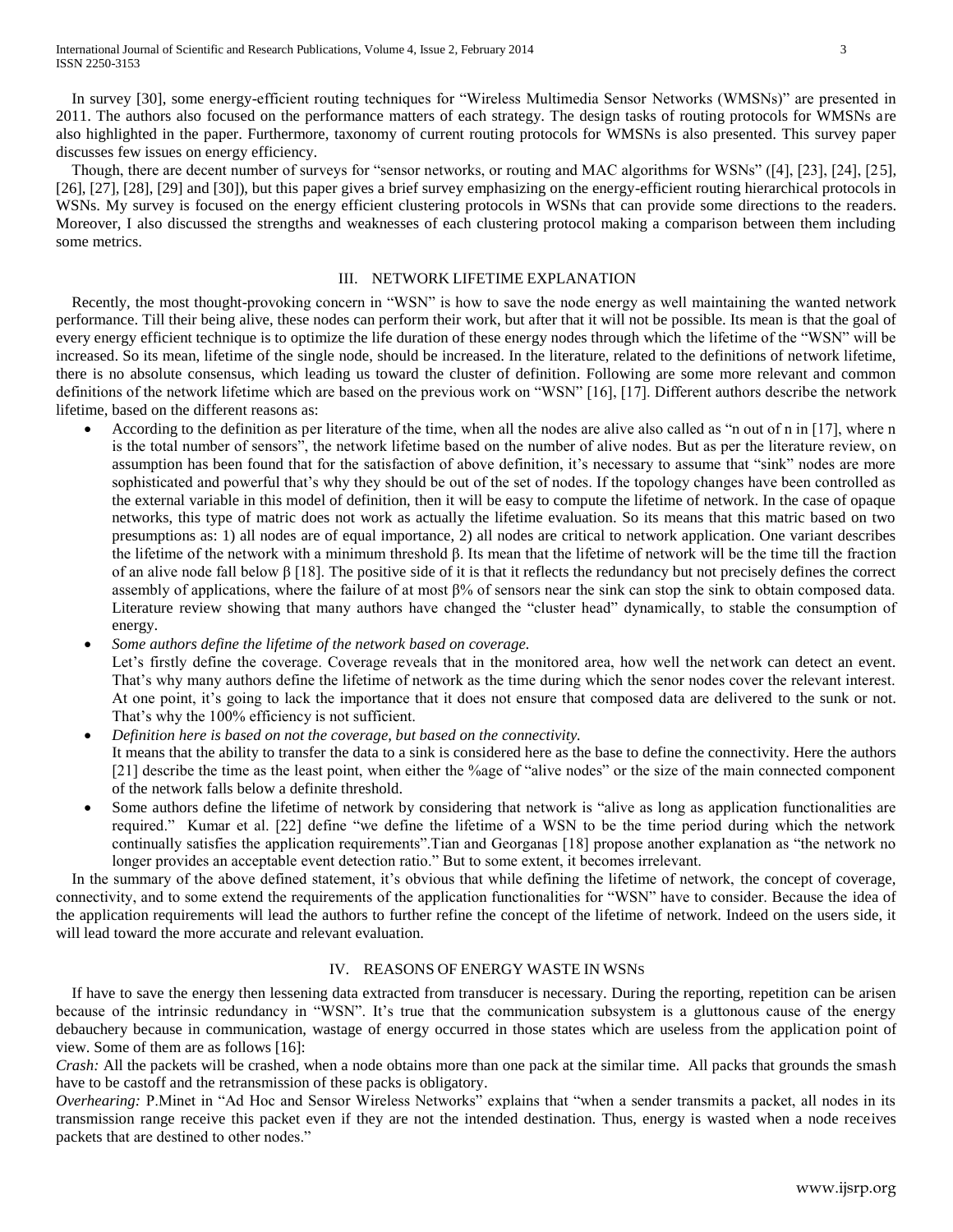*Control Packet Overhead:* To enable data transmission, the minimal number of control packets should be used. *Idle Listening:* it's occurred, when a node listens to an idle channel to get probable traffic. It is considered the biggest source of energy wastage.

*Interference:* P.Minet in "Ad Hoc and Sensor Wireless Networks" explains that "each node located between transmission range and interference range receives a packet but cannot decode it."

# V. HIERARCHICAL NETWORK ROUTING PROTOCOLS

 In "Hierarchical Networks" protocols nodes are grouped into the clusters, as compare to flat protocols in which each node has its distinctive universal address and all the nodes are peers. In "Hierarchical Networks", each cluster owns a cluster head, of which election is established on the different election algorithm. Uses of cluster head are: *1) advanced level of communication, 2) decreasing the transportation overhead*. Having the identical level of communication thoughts in each level, the clustering can be drawn-out to the more than just two levels. Indeed, this technique also has a lot of positive points, among all of them, reducing the size of routing tables along with increasing the scalability is very dominant benefit.

# *LEACH: "Low-Energy Adaptive Clustering Hierarchy":*

In this type of hierarchical protocol, most of the nodes communicate to cluster heads (C.H) [8], [14].

# "LEACH" consists of two phases:

*The Setup Phase:* in this phase, the clusters are ordered and then  $C.H<sup>1</sup>$ has been selected. The task of C.H is to cumulate, wrapping, and forward the information to the base station (Sink).but question is that how it will be decided, that which node will be C.H? "Stochastic algorithm" will be used in this round of selection. But it will be applied with a condition that, if a node will be C.H, the next time it will not be selected in the "P- Round"<sup>2</sup>. It means that in each round the possibility to become the C.H for each node is 1/P. by doing this a systematic



rotation of the nodes in each round leads toward balanced energy consumption by all the nodes and indeed will enhance the lifetime of the network.

*The Study State Phase:* in the previous state, the nodes and the C.H have been organized, but in the second state of "LEACH", the data is communicated to the base station (Sink). Duration of this phase is longer than the previous state. To minimize the overhead, the duration of this phase has been increased. Each node in the network, contact with the cluster head, and transfer the data to it, after that C.H will develop the schedule to transfer the data of each node to base station. D.A. Vidhale et al describes main advantages of this technique as "it outperforms conventional communication protocols, in terms of energy dissipation, ease of configuration, and system lifetime/quality of the network" As per these advantages, "wireless Distributed protocol" will help pave the way in "WSN". Basically in the "LEACH", the "single hop" routing has been used, in which each node can be transmitted directly to the sink (Base Station). It's a way of dynamic clustering, which help to extra overhead like the advertisements, which leads toward the lessen the addition in energy consumption.

# *LEACH-C "Low-Energy Adaptive Clustering Hierarchy Centralized:*

 As compare to the "LEACH", the base station is used to develop the C.H, instead of nodes will be configured themselves into the C.H [15]. How the BS (Base Station) will work in this regard to develop the C.H? Firstly the BS obtains data as per the location  $\&$ energy level of every node in the network. On the second stage it will find a recent number of C.H and the after that it will be organizes the network into the clusters. It has been completed in respect to curtail the energy, mandatory for non CH nodes to convey their information to their particular cluster heads.

Following are the improvements as compare to "LEACH":

- The BS uses its universal knowledge of the network to create clusters that necessitate less energy for data broadcast.
- In "LEACH-C" the number of C.H in each round equals a prearranged optimum value.

## *PEGASIS "Power-Efficient Gathering in Sensor Information Systems":*

 It is a "chain-bases protocol" and an upgrading of the "LEACH" [10]. In "PEGASIS" every node transfers only with a close neighbor to direct and obtain information. It receipts turns communicating to the BS, thus decreasing the quantity of energy consumed per round. The nodes are in this way that a chain should be developed, which can be completed by the sensor nodes along with using an algorithm. On the other hand, the BS can compute this chain and transmission of it to all the sensor nodes.

 In the simulation, it is completed in a system that has 100 situated nodes but randomly. The BS is located at a distant distance from all the remaining nodes. Thus, for "a 50m x 50m plot", the BS is situated at " $(25, 150)$ " so that the BS is at least "100m" remote away

 $\overline{a}$ 

<sup>&</sup>lt;sup>1</sup> C.H means the Cluster Head.

<sup>&</sup>lt;sup>2</sup> "Where P is the desired percentage of cluster heads".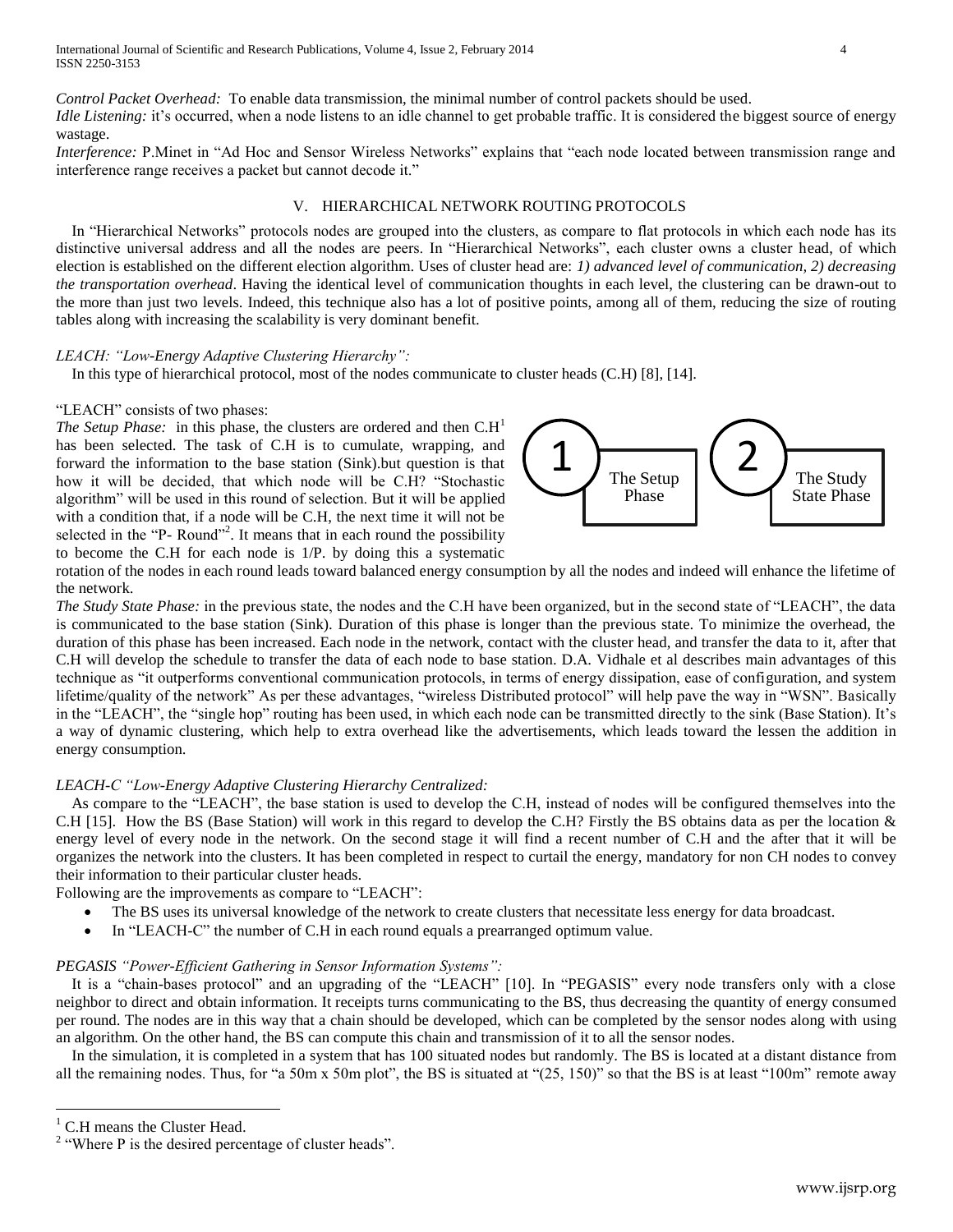from the neighboring sensor node. To develop the chain, it is expected that all nodes have universal information of the system and that a greedy algorithm is engaged. Thus, the structure of the chain will begin from the remote node to the nearer node. If a node expires, the chain is rebuilt in the similar method to avoid the lifeless node.

 Overall, the "PEGASIS" protocol offerings two or more than two presentation in contrast with the "LEACH" protocol [31], [32]. Though, the "PEGASIS" protocol reasons the dismissed data broadcast meanwhile one of the nodes on the sequence has been carefully chosen. Unlike "LEACH", the conveying distance for most of the nodes is condensed in "PEGASIS". Investigational consequences show that "PEGASIS" delivers enhancement by factor 2 compared to "LEACH" protocol for "50m x 50m network" and upgrading by factor 3 for "100m x 100m network". The "PEGASIS" protocol, though, has a serious problem that is the terminated broadcasting of the data. The reason of this difficulty is that there is no thought of the BS's location for the energy of nodes when one of nodes is nominated as head of node.

#### *TEEN "Threshold sensitive Energy Efficient sensor Network protocol":*

 Manjeshwar et al explains about "TEEN" as "The TEEN is a hierarchical protocol designed for the conditions like sudden changes in the sensed attributes such as temperature [11]." indeed, the responsiveness is important for all those situations, where the time critical applications are required, which mostly happened in the network of responsive node.

 In this structure, the closer nodes form the clusters, and this procedure goes on the 2nd level until the sink is grasped. In this arrangement, the cluster-head broadcasts to its followers the *"Hard Threshold (HT)" and the "Soft Threshold (ST)".* The "HT" is a threshold charge for the detected feature. It is the complete value of the feature beyond which, the node identifying this value must shift to its receiver and explain to its C.H. The "ST" is a minor alteration in the value of the identified feature which activates the node to shift on its receiver and communicate. The nodes identify their surroundings constantly. Firstly a parameter from the feature set access to "HT", the node shifts on its receiver and directs the detected data. The identified value is deposited in an inner variable of the node, called the "sensed value (SV)".

 The key benefit of "TEEN" is that it performs sound in the circumstances like unexpected variations in the identified characteristics like temperature. On the other side, in big area networks and when the number of covers in the pyramid is small, "TEEN" inclines to consume a lot of energy, because of long remoteness broadcasts. Furthermore, when the number of covers rises, the broadcasts converts into shorter and overhead in the system stage as well as the process of the system exist.

## *APTEEN "Adaptive Threshold sensitive Energy Efficient sensor Network":*

 The "APTEEN" is an expansion of "TEEN" and goals at both taking episodic data gatherings and replying to time critical events [12]. As soon as the BS formulates the clusters, the C.H transmits the features, the values of threshold and schedule of transmission to all nodes. After that, the C.H performs data accumulation, which has as a consequence to preserve energy. The core benefit of "APTEEN", contrasted to "TEEN", is that nodes use less energy. However, the foremost disadvantages of APTEEN are the complication and that it results in lengthier deferment times.

## *VGA "Virtual Grid Architecture Routing":*

 VGA associates the "data combination and in-network processing" to get energy efficient system and expansion of network lifetime [13]. This whole scheme can be distributed into two phases, first is "clustering" and the other is "routing of aggregated data". In the first phase, sensors are organized in a fixed topology because many applications require stationary sensors. Inside each cluster there is a CH, recognized as "local aggregator (LA)", which performs the aggregation. A subdivision of this LA is designated to perform "global or in-cluster aggregation" and its associates are named as "master aggregator (MA)". In the second phase, some heuristic are suggested which may provide effective, modest, efficient and an optimal solution. The core benefit of this protocol is that it can achieve energy efficiency and can expand the network lifetime, but the problem of optimal selection of LAs as MAs is a solid problem.

#### *EESAA "Energy Efficient Sleep Awake Aware":*

 The goal of EESAA is to minimize the energy consumption by using the concept of pairing. Sensor nodes of same application and which are at the minimum distance between them will form a pair for data sensing and communication. This protocol will also use the Cluster Heads selection technique, by selecting CHs on basis of the remaining energy of the nodes. Information from the sensor nodes is forwarded to the cluster heads (CHs) and these CHs are responsible to transmit this information to the base station which is placed far away from the field.

 According to this scheme [2], the nodes switch between "Sleep" and "Awake" modes during a particular communication Interval. Firstly node in a pair, switch into Awake mode also called "Active-mode". This happens if its distance from the sink is less than its coupled node. Node which is in "Active-mode" will gather data from surroundings and transmits it to the CHs. During this time period transceiver of the coupled node will remain "off" and switches into "Sleep-mode". In the next step, nodes in "Active-mode" will switch into "Sleep-mode" and "Sleep-mode" nodes switches into "active-mode". By this process the consumption of energy can be minimized because nodes which are in "Sleep-modes" save their energy by not interacting with the CHs. "Unpaired nodes" remain in "Active-mode" for each round till their energy resources died. This method lessons the energy consumption but is still not up to the mark for the upcoming network requirements. Another thing is that there can be large number of isolated nodes in the cluster which are left out in the coupling process, remain active for whole network life time, hence consuming considerable amount of energy.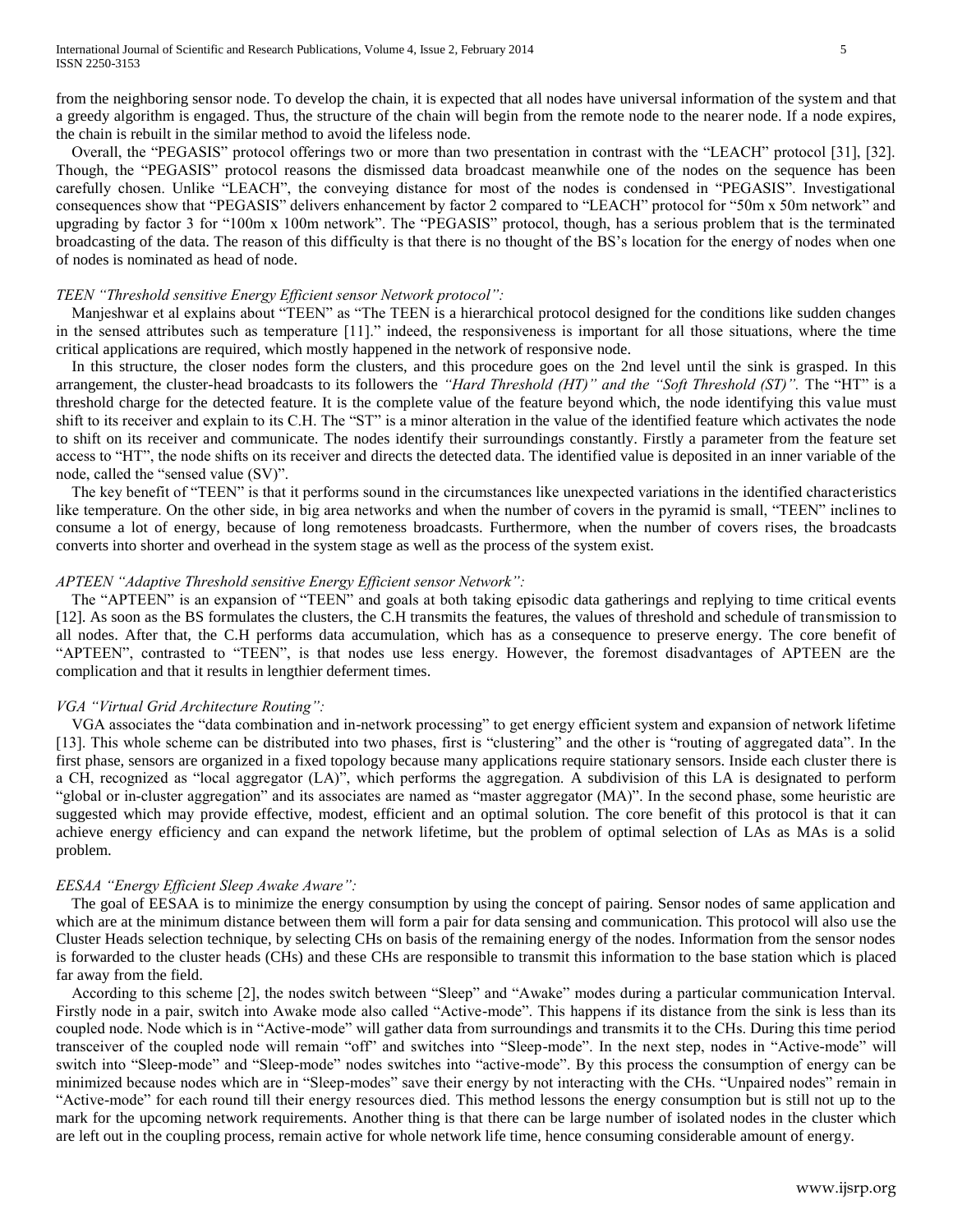Table 1. shows the summary of the comparison of hierarchical routing schemes.

| Scheme         | <b>Advantages</b>                                                                                         | <b>Drawbacks</b>                                                                                                                                  | <b>Scalability</b> | <b>Mobility</b> | Route                    | <b>Periodic</b>        | <b>Robust</b> |
|----------------|-----------------------------------------------------------------------------------------------------------|---------------------------------------------------------------------------------------------------------------------------------------------------|--------------------|-----------------|--------------------------|------------------------|---------------|
|                |                                                                                                           |                                                                                                                                                   |                    |                 | <b>Metric</b>            | <b>Message</b>         |               |
|                |                                                                                                           |                                                                                                                                                   |                    |                 |                          | <b>Type</b>            |               |
| <b>LEACH</b>   | Low energy, ad-hoc, distributed<br>protocol                                                               | It is not applicable to networks<br>deployed in large regions and<br>the dynamic clustering brings<br>extra overhead                              | Good               | <b>Fixed BS</b> | Shortest Path            | None                   | Good          |
| LEACH-C        | The energy for data transmission<br>is less than LEACH                                                    | Overhead                                                                                                                                          | Good               | <b>Fixed BS</b> | The best<br>route        | None                   | Good          |
| <b>PEGASIS</b> | The transmitting distance for<br>most of the node is reduced                                              | There is no consideration of<br>the base station's location<br>about the energy of nodes<br>when one of the nodes is<br>selected as the head node | Good               | Fixed BS        | Greed route<br>selection | None                   | Good          |
| <b>TEEN</b>    | It works well in the conditions<br>like sudden changes in the<br>sensed attributes such as<br>temperature | A lot of energy consumption<br>and overhead in case of large<br>network                                                                           | Good               | Fixed BS        | The best<br>route        | None                   | Limited       |
| <b>APTEEN</b>  | Low energy consumption                                                                                    | Long delay                                                                                                                                        | Good               | <b>Fixed BS</b> | The best<br>route        | <b>IMEP</b><br>Control | Good          |
| <b>VGA</b>     | It may achieve energy<br>efficiency and maximization of<br>network lifetime                               | The problem of optimal<br>selection of local aggregators<br>as master aggregators is NP-<br>hard problem                                          | Good               | N <sub>o</sub>  | Greed route<br>selection | None                   | Good          |

## TABLE I. HIERARCHICAL ROUTING SCHEMES COMPARISON (redrawn from [5])

#### VI. CONCLUSION

WSNs have greatly prolonged playing a key role for the data efficient selection and delivery. The energy efficiency is a very most important issue for the networks particularly for WSNs which are described by "limited battery capabilities". Due to complexity in WSNs operations, what is required is the use of energy-efficient routing techniques and protocols, which will assure the network connectivity and routing of information with less required energy.

 In this paper, our focus was on the energy efficient hierarchical protocols that have been developed for WSNs. If we talk about a large network, the flat protocols become "infeasible" because of link and the processing overhead. This is a problem and the hierarchical protocols try to solve it and as a result produce scalable, efficient and effective solutions. They split the network into "clusters "to proficiently maintain the energy consumption of sensor nodes and also perform "data aggregation and fusion" to lessen the number of transmitted messages to the sink. The clusters are arranged based on the energy backup of sensors and sensor's nearness to the CH. Thus, we can conclude that the hierarchical protocols are appropriate for sensor networks with the heavy load and wide coverage area.

So in order to develop a scheme that will prolong the lifetime of the WSNs is needed to increase the energy consumption of the sensors with in the network.

 Therefore, the application of the appropriate routing protocol will enhance the lifetime of the network and at the same time it will guarantee the network connectivity and effective and efficient data delivery.

#### ACKNOWLEDGMENT

The authors are thankful to all.

### **REFERENCES**

- [1] RidhaSouaand Pascale Minet, " A Survey on Energy Efficient Techniques in Wireless Sensor Networks,"*IEEE Technical Program* at IFIP WMNC' 2011.
- [2] T. N.Qureshi, T. Shah and N. Javaid. EESAA: Energy Efficient Sleep Awake Aware Intelligent Sensor Network Routing Protocol. *In Proceedings of 15th International Multi Topic Conference (INMIC),* Islamabad, PK (13th to 15th December 2012).
- [3] G. Anastasi, M. Conti, M. Francesco, A. Passarella, " Energy Conservation in Wireless Sensor Networks: A Survey," *Ad Hoc Networks*, 2009, Vol. 7, Issue 3, pp.537-568.
- [4] I. F. Akyildiz, W. Su, Y. Sankarasubramaniam and E. Cayirci, "Wireless Sensor Networks: A survey," *Computer Networks*, Volume 38, N. 4, March 2002.
- [5] Nikolaos A. Pantazis, Stefanos A. Nikolidakis and Dimitrios D. Vergados, "Energy-Efficient Routing Protocols in Wireless Sensor Networks: A Survey," *IEEE Communications Surveys & Tutorial,* vol 3, pp. 1-41, 2012.
- [6] Nikolaos A. Pantazis, [Dimitrios D. Vergados,](http://www.informatik.uni-trier.de/~ley/pers/hd/v/Vergados:Dimitrios_D=.html) "A survey on power control issues in wireless sensor networks," *[IEEE Communications Surveys and Tutorials](http://www.informatik.uni-trier.de/~ley/db/journals/comsur/comsur9.html#PantazisV07)* 9(1- 4): 86-107 (2007).
- [7] *IEEE Pervasive Computing*, "Energy Harvesting and Conservation", Vol. 4, Issue 1, Jan-Mar, 2005.
- [8] W. Heinzelman, A. Chandrakasan, and H. Balakrishnan, " Energy-efficient routing protocols for wireless microsensor networks," *In Proceedings of 33rdHawaii International Conference on SystemSciences (HICSS),* HI, USA, 2000, Vol. 8, pp. 110.